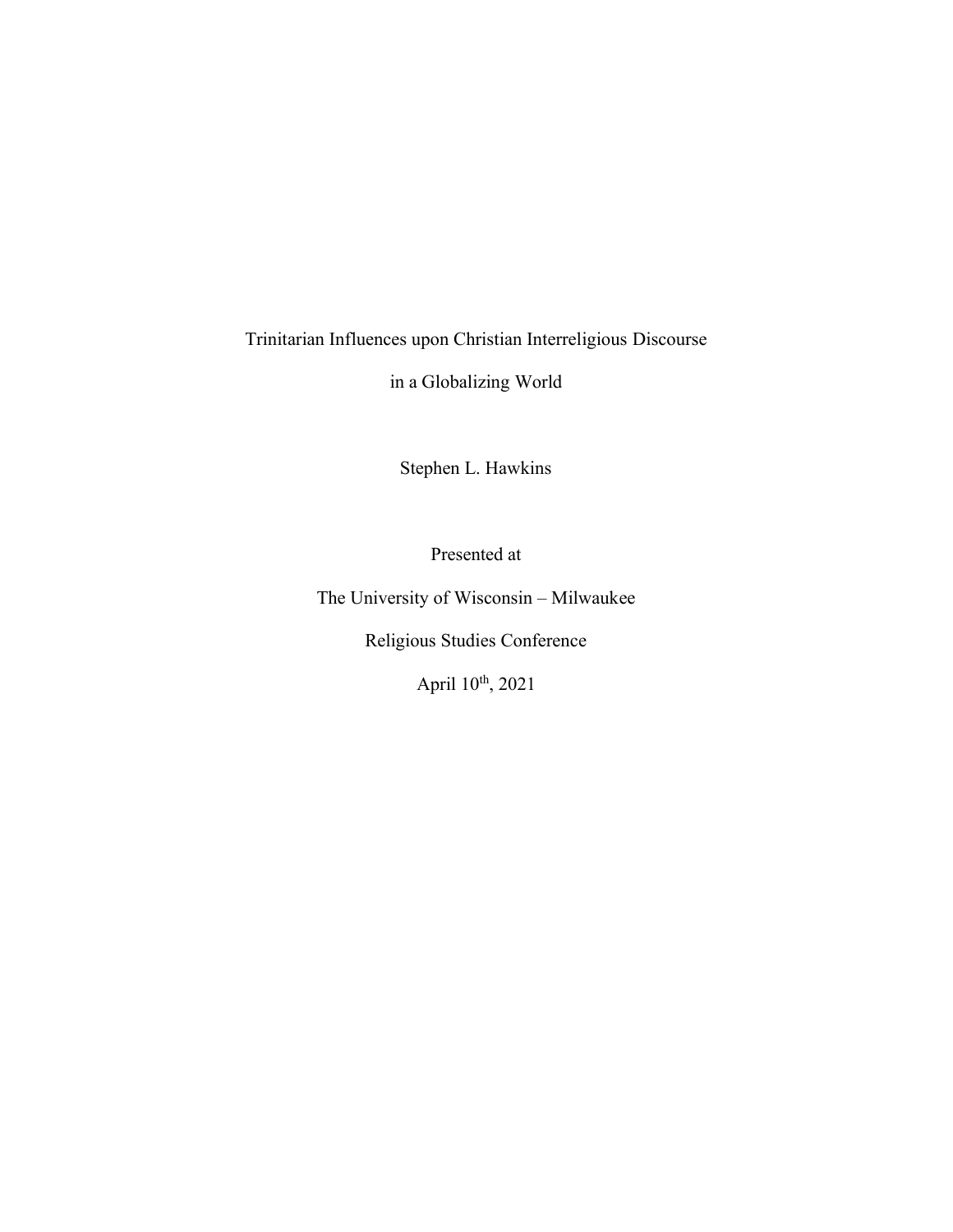## **Abstract**

In pluralistic societies, religious literacy among the populace is crucial for building relationships between people of differing faiths. Approaches to interreligious engagement for Christian theologians have historically been grounded in the emphasis of one Person of the Holy Trinity over the other two Persons, establishing distinct Christocentric, theocentric, and pneumatological approaches. A focus on Christ's role in Christianity's telos inevitably makes a claim on whom can be "saved." Thus, Christocentric theologies dismiss other religions as containing inaccurate or, at best, incomplete knowledge. Alternatively, focusing primarily on the First Person of the Trinity, i.e., God the Creator, inappropriately reduces all religions to a presumed identical purpose, often based on Western philosophies. While these first two approaches fall short, Christian theology nevertheless requires a framework for understanding how to engage other religions; yet this must be achieved in a way that allows Christians to be true to their own claims while also accurately acknowledging the claims of other religions. Seeking to balance these goals, Christian theologians, such as Amos Yong, have more recently explored the possibilities of placing greater emphasis on the role of the third Person of the Trinity, i.e., the Holy Spirit, promoting a more hospitable context for interreligious discourse.

*Keywords:* pluralism, globalization, religious differences, Christocentrism, theocentrism, pneumatology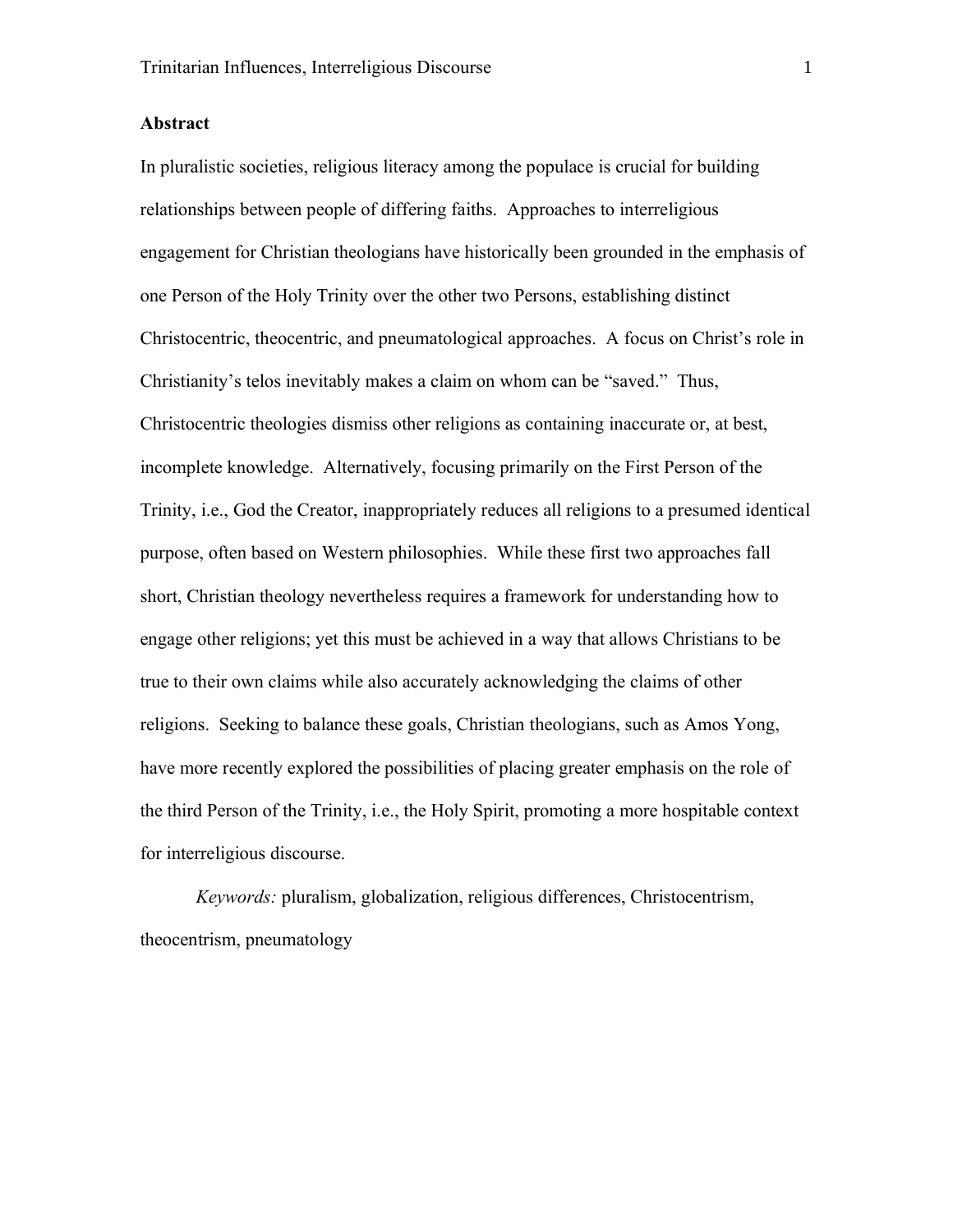Trinitarian Influences upon Christian Interreligious Discourse in a Globalizing World

# **Introduction**

With the proliferation of globalizing activities in both our professional and personal lives, once homogenous communities are increasingly able to interact with a diversity of languages, races, and worldviews. Such engagements provide opportunities to solve old problems with fresh perspectives, to satisfy curiosities of new possibilities, and to maintain relationships beyond one's current address. Yet despite the benefits promised by an increase of global encounters and the sustainability of global relationships, fear may seep into our imaginations as we weigh the consequences of corporate competition, natural resource exploitation, or misunderstood expressions of morality. According to ethicist William Schweiker, "Globality is a space of reasons marked by violence as much as creativity and discovery."<sup>1</sup> It is "the time of many worlds,"<sup>2</sup> within the same physical world. If we are to promote a peaceful and fair existence, we accordingly must increase our literacy of other cultural expressions.

For societies with historically Christian backgrounds, this call to increase our cultural literacy must include a more accurate and deferential understanding of other religious traditions. Yet where does one begin this noble endeavor? Like learning a new language, mental bridges of words and imagery are necessary for describing the new pictures of reality being learned until there is eventually a high enough literacy in a new worldview that concepts may no longer need linkage back to Christianity for further learning to occur.

<sup>1</sup> Schweiker, William. *Theological Ethics and Global Dynamics,* 9% Loc 344 of 3818.

<sup>2</sup> Ibid, 2% Loc 59 of 3818.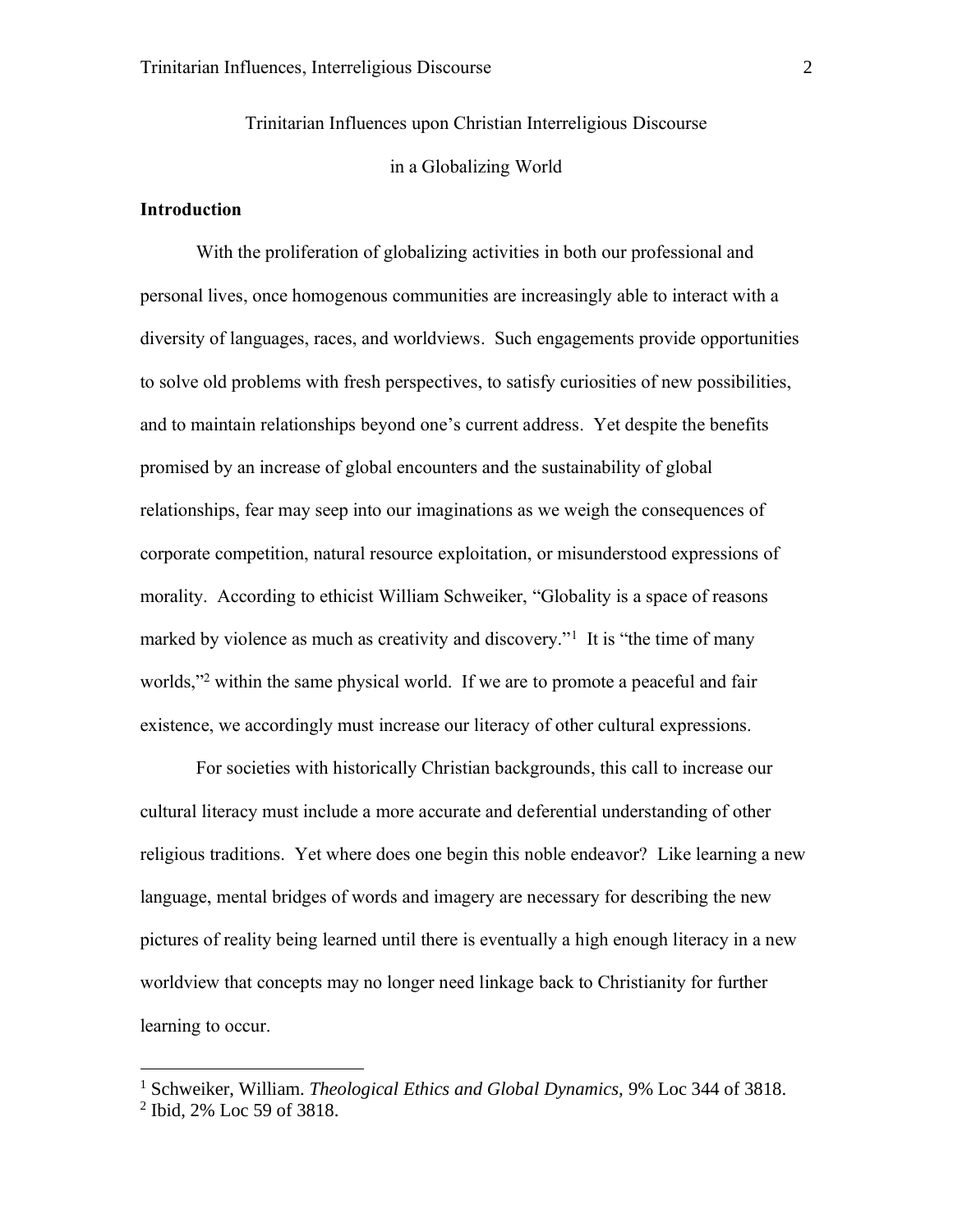It is therefore evident that establishing some commonality between Christianity and other religions is necessary as an entry point to interreligious discourse. Yet, it is ineffective and inappropriate to reduce all religions down to the same truth claims.<sup>3</sup> As Christians continue to engage other religions, they must continue to listen for both points of commonality and points of unique difference. It is thus the difficult task of Christian theologians to make space for understanding these points of similarity and difference within the framework of their own Christian theologies.

If a Christian worldview is upheld as an accurate description of ultimate reality, then how shall we properly account for the differing views from other religions? Answering this question from a Christian perspective requires careful reflection on the emphasized roles of each Person of the Holy Trinity. We must therefore explore the historical consequences and future potentialities of Christocentric, theocentric, and pneumatological theologies, 4 acknowledging the dead ends and cul-de-sacs as we search for bridges to aid our crossings between these many worlds.

# **1. Christocentric Theologies**

One of the simplest explanations for the relationship between Christianity and other religions comes from a Christocentric approach to theological examination. From this perspective, other religions may have made honest efforts towards describing reality, yet each has somewhere fallen short—for it is only through Christ, this reasoning defends, that humanity can participate in any proper connection to the Divine. Historically, this view can be seen as early as the  $2<sup>nd</sup>$  century with Justin Martyr's "The

<sup>3</sup> Prothero, Stephen. *God is Not One,* 2-3.

<sup>4</sup> Yong, Amos. *Beyond the Impasse: Toward a Pneumatological Theology of Religions*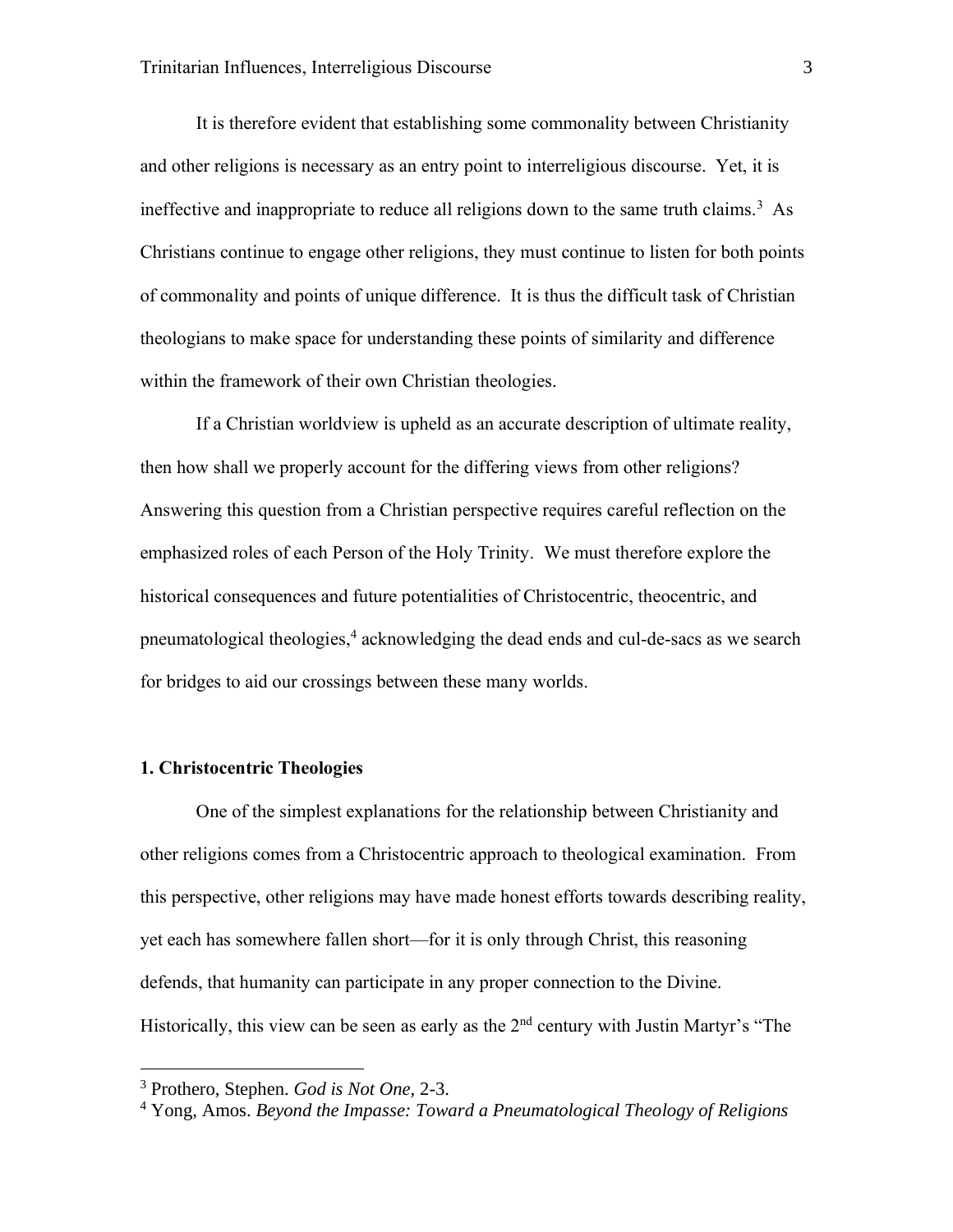First Apology." Here Justin appeals to the Emperor of Rome to end Christian executions, providing justification for the legitimacy of the Christian message by citing parallels between the words of Moses and Plato. "So it seems that there were indeed *seeds of truth* in all men, but they are proved not to have understood them properly...."<sup>5</sup> For Justin, any viable orientations to truth drawn from philosophical discourse regarding spiritual matters are merely "imitations" of the Christian message, $6$  which preceded the great philosophers through the Israelite prophets, who received their wisdom through God's Word.<sup>7</sup>

Yet how were those living prior to Christ still somehow able to speak truth with partial capacity? In the 13th century, Thomas Aquinas asserted in his *Summa Theologica* that God interacted with humanity prior to the Incarnation, but only "implicitly." Since the advent of Christ, however, the church has received "explicit" knowledge of God's self-revelation.<sup>8</sup> Shortly thereafter, Christocentric theology becomes fully distorted into religious exclusivism, when Pope Boniface VIII, in 1302, issued a papal bull declaring that "there is one holy Catholic and apostolic Church, outside of which there is neither salvation nor remission of sins."<sup>9</sup> Here, we see an overt emphasis on the ultimate goal of salvation through the church. While previous theologians such as Justin and Aquinas affirmed the supremacy of the Christian message, they still acknowledged the benefits of engaging the lesser wisdom of those outside the church, e.g., Plato and Aristotle. Boniface, however, extends Christocentric theology beyond the defense of reason to focus solely on salvation.

<sup>&</sup>lt;sup>5</sup> Justin Martyr. "The First Apology," 49. (emphasis added)

<sup>6</sup> Ibid, 54.

<sup>7</sup> Ibid, 56.

<sup>8</sup> Aquinas, Thomas. *Summa Theologiae,* 111-112.

<sup>9</sup> Boniface VIII. "Unam Sanctam." 124.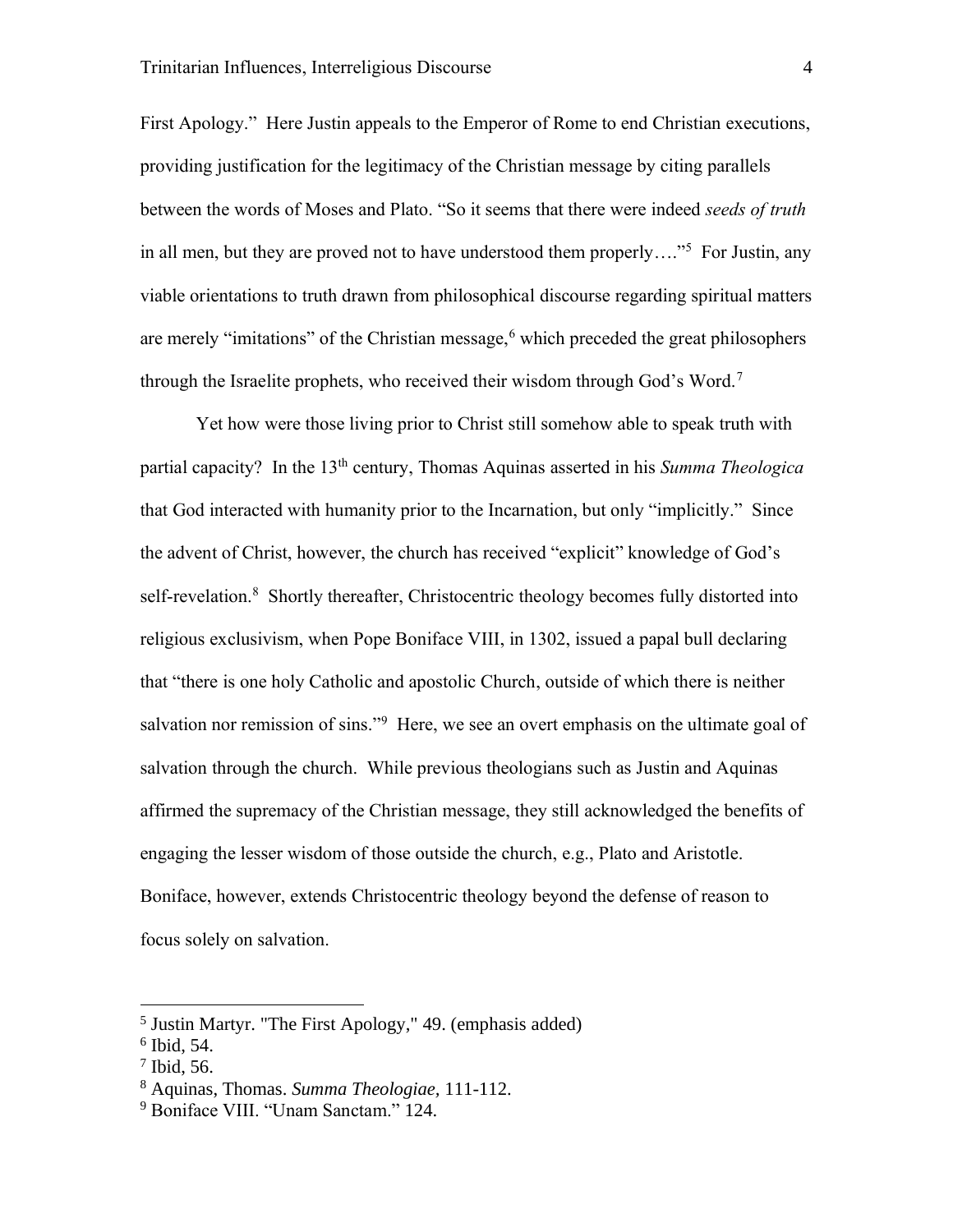If Boniface's claim is a defining tenet of Christianity, then any collaborative motivations for dialoguing with other religions become irrelevant. Because other religions cannot bring their followers to the same salvific end as Christianity, other religions are not simply marginalized as incomplete views of ultimate reality; rather, they are misguided attempts serving false ends. Consequently, any Christocentric view that focuses solely on soteriology may easily account for the differing worldviews of other religions but at great cost. Such exclusivist thinking does a disservice to those Christians seeking to positively interact with other religions without marginalizing their beliefs. And such an approach does little to invite the interpersonal closeness necessary to match the physical proximity brought by our globalizing world.

#### **2. Theocentric Theologies**

Having observed the shortcomings of a Christocentric approach, let us then look to the remaining Two Persons of the Holy Trinity for establishing a positive justification for Christians engaging their religious neighbors. Utilizing a theocentric approach, which focuses on the First Person of the Holy Trinity, i.e., God the "Father" and "Creator," may mitigate any dismissive tendencies within Christian thought. After all, Christian doctrine teaches it is one God who created the universe and all the people within it; are we not all, therefore, connected somehow as created beings? Whereas Christocentrism may morph into exclusivism, here an opposite extreme may occur—that of radical inclusivism. Seeking a common denominator that unifies all religions, a theocentric approach may affirm interreligious commonalities as ultimate truth while glossing over any unique or conflicting truth claims. In historically Christian societies, this mode of thought grew to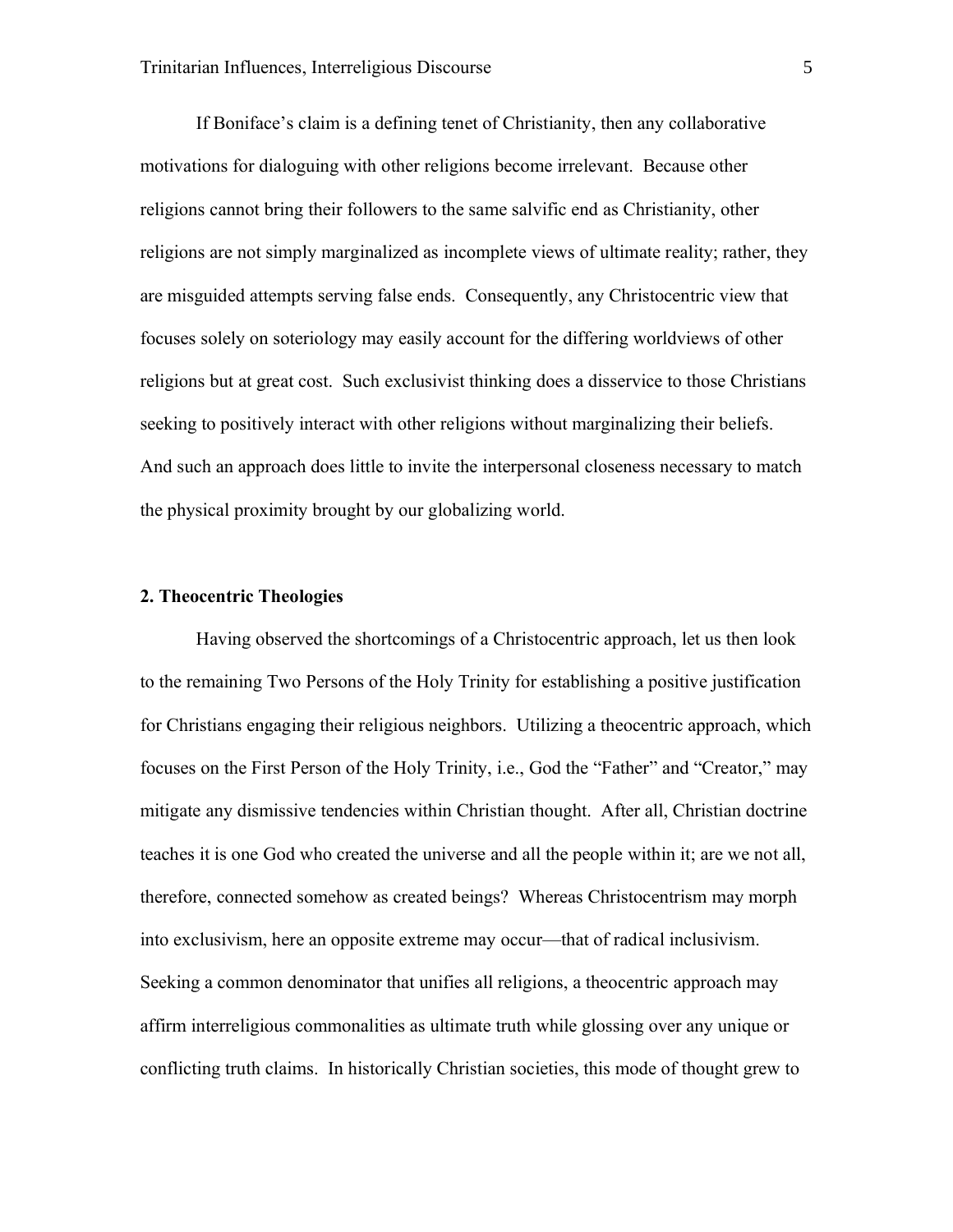prominence with the formalization of the modern scientific method as theologians sought to accurately identify the "machine-maker" behind the natural order of existence.<sup>10</sup>

One prominent promoter of this effort was Edward Herbert, Lord of Cherbury, England. In his 17th century writing, "Common Notions Concerning Religion," Herbert outlines five "fundamental principles" that he believes all religions affirm through humanity's "universal wisdom."<sup>11</sup> These common principles affirm: (1) there is a Supreme Being, (2) this Supreme Being should be worshipped, (3) Virtue and Piety should be the emphasis of religious practices, (4) humanity's wickedness must be corrected through repentance, and (5) rewards or punishments await humanity in an afterlife.<sup>12</sup> From this list it is clear Herbert had little interaction with non-theistic religions or with more regionally isolated religions outside Europe. While Herbert's goal was to find a common wisdom linking all religions, the Western world at the time of his writing still lacked the exposure necessary to fulfill his goal of ultimate commonality.

While admirable in its intension for unity, Herbert's method of focusing only on the commonalities of religions produced an inclusivist approach that dilutes the potency of each religion's ultimate message. All religions are not making the same claims simply with varying emphases through varying rituals, and it is self-serving for Christians to consider practitioners of religion to be merely disguised as "anonymous Christians" as Karl Rahner proposed.<sup>13</sup> How can Christians engage their religious neighbors without dismissing either the uniqueness of others' teachings or the central claims of their own

<sup>10</sup> Plantinga, *Christianity and Plurality: Classic and Contemporary Readings*, 169.

<sup>11</sup> Herbert, Edward. "Common Notions Concerning Religion." 171.

<sup>12</sup> Ibid, 172-177.

<sup>13</sup> Rahner, Karl. "Christianity and the Non-Christian Religions." 300.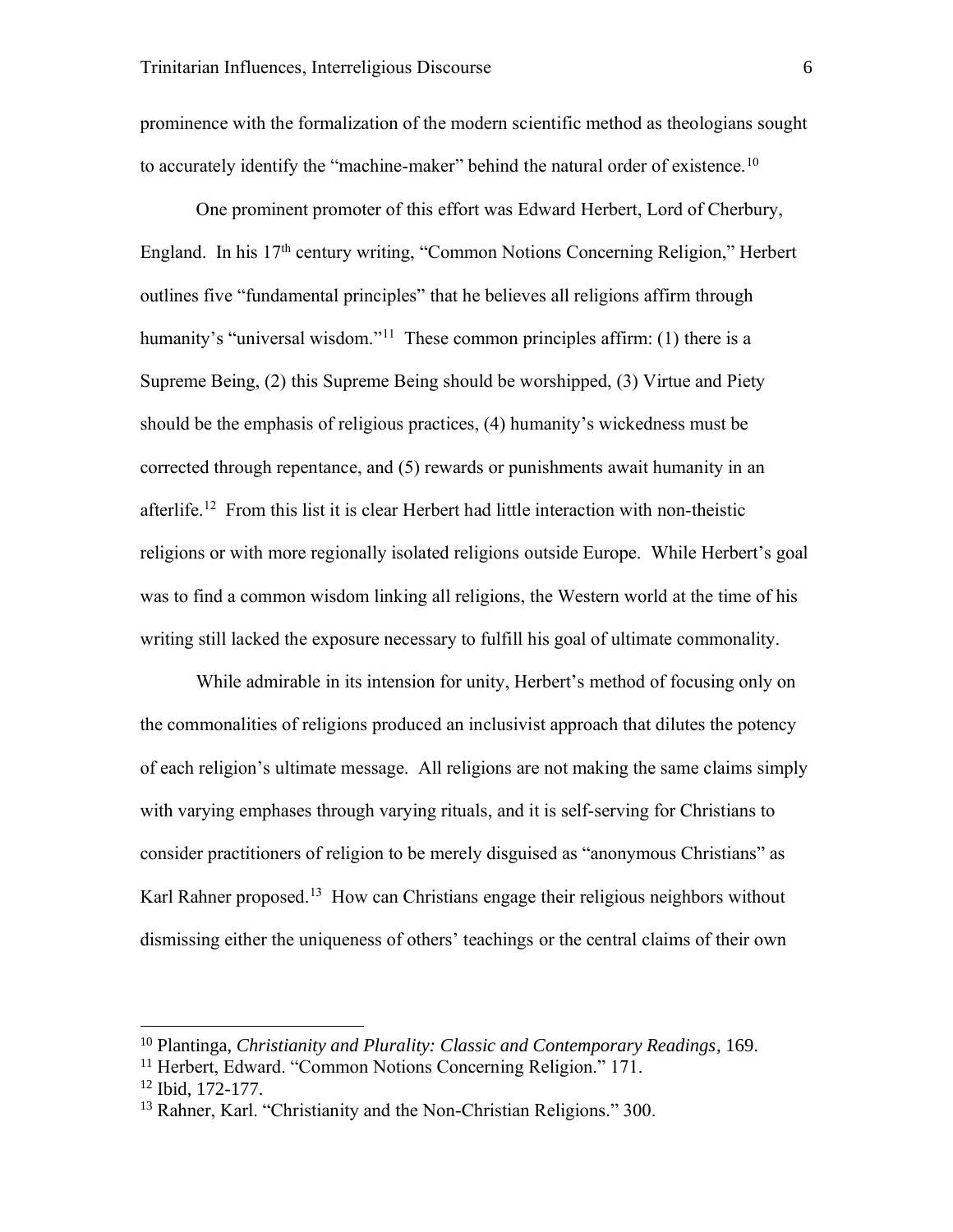teachings? In order to find balance, we must look beyond theocentric positions of inclusivism and Christocentric positions of exclusivism.

# **3. Pneumatological Theology**

We must finally explore a Christian theology of religions that emphasizes the Third Person of the Holy Trinity, i.e., the Holy Spirit, an approach championed by contemporary Pentecostal theologian Amos Yong, a first generation Malaysian-American whose mother converted to Christianity from Theravada Buddhism.<sup>14</sup> Can the same God who "blows wherever it pleases"<sup>15</sup>-perhaps even through other religious expressions simultaneously claim that Christ is the only mode of access to God?<sup>16</sup> In his book *Beyond the Impasse: Toward a Pneumatological Theology of Religions,* Yong describes the connection between religion and the multiple aspects of human existence by asserting that "the study of religion is, effectively, the study of what it means to be human."<sup>17</sup> Because religion is so deeply linked to each aspect of human life, no religion is capable of maintaining a sense of neutrality or existing in any pure form.<sup>18</sup> "[T]his also means that there is never a 'pure' Christianity in the sense of an unacculturated Christianity."<sup>19</sup> Culture mediates religious expression, a helpful reminder in a globalizing world.

Yong's connection of religion to culture serves his overall position that the Holy Spirit also works outside the church through society.<sup>20</sup> Thus, the Spirit is also at work in

<sup>19</sup> Ibid, 18.

<sup>14</sup> Yong, Amos. *Discerning the Spirit(s)*, 319.

 $15$  John 3:8

 $16$  John 14:6

<sup>17</sup> Yong. *Beyond*, 15.

<sup>18</sup> Ibid, 16.

 $20$  Ibid, 21.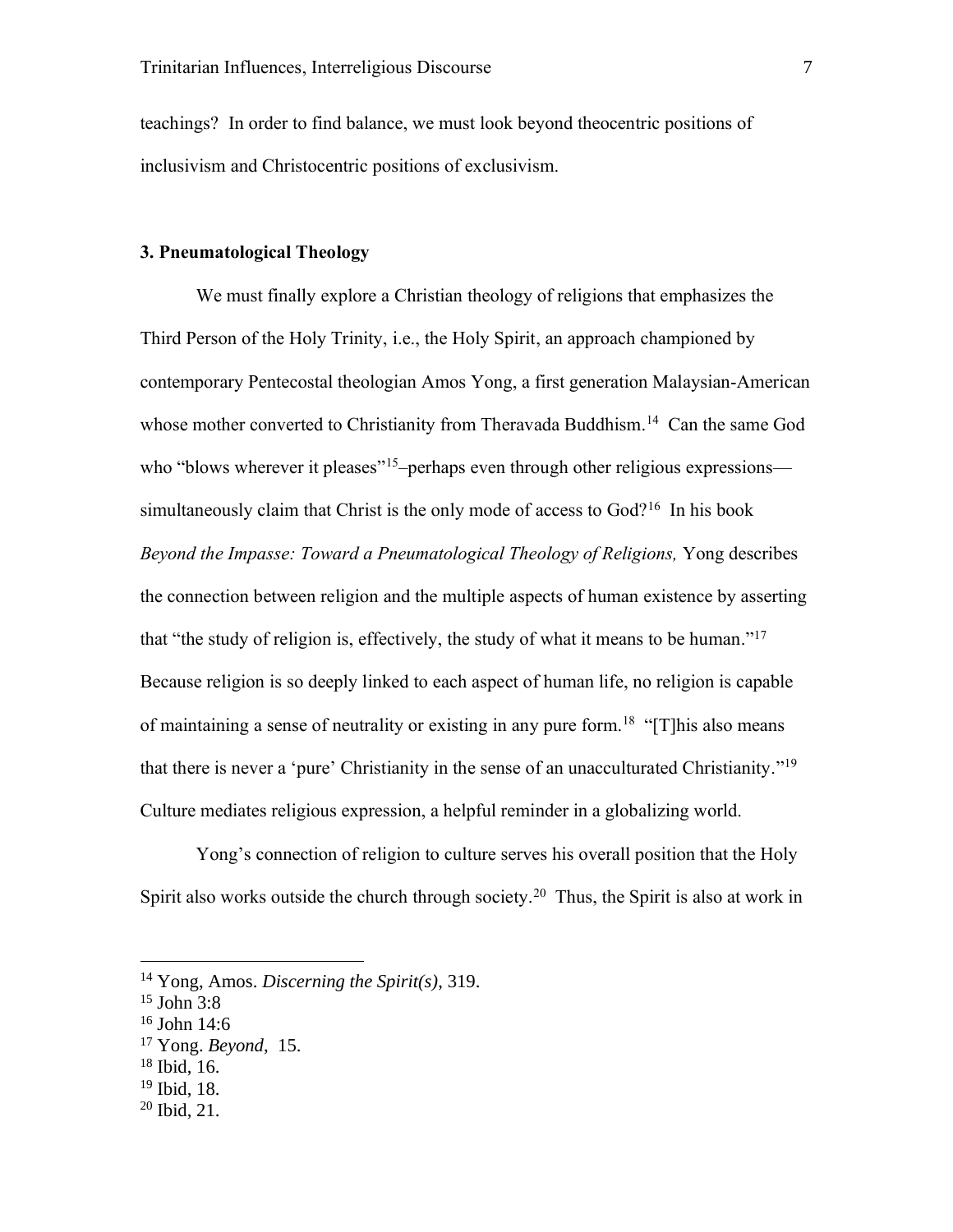other religions connected to their diverse cultures. By observing the mutually influential relationship between society and religion, dominant religious voices can be humbled to no longer hear themselves as *the* appropriate expression of faith. Rather, each will come to be heard as *an* appropriate expression among many, while making space for those at the margins to join in religious discussions. $21$ 

A pneumatological approach to a theology of religions is the most beneficial approach according to Yong because the Holy Spirit is able to address the universality of Christianity as the Spirit of *God* while also addressing the particularity of Christianity as the Spirit of *Christ*. <sup>22</sup> Yong thus calls into question the Christocentric notion that outside the church there is no salvation, and he boldly declares that "the Spirit cannot be limited to the institutional forms of the church."<sup>23</sup> If it is indeed the case that the Holy Spirit can be found outside the church, then surely the Spirit can also be found inside other religions.<sup>24</sup>

To test this claim, Yong presents a dialogical case study between his own Pentecostal Christian tradition and the Afro-Brazilian spiritual syncretistic religion of Umbanda, which he deemed "especially important since Umbanda is considered by many Christians…to be a spiritist cult," <sup>25</sup> where trance-inducing spiritual possessions are regularly practiced as forms of healing. Therefore, guiding this dialogue was Yong's theological question: "[I]s the Holy Spirit present and active in Umbanda, and how is

<sup>24</sup> Ibid, 22.

 $21$  Ibid, 19.

<sup>22</sup> Ibid, 21.

<sup>23</sup> Ibid, 21-22.

<sup>25</sup> Yong, *Discerning*, 321.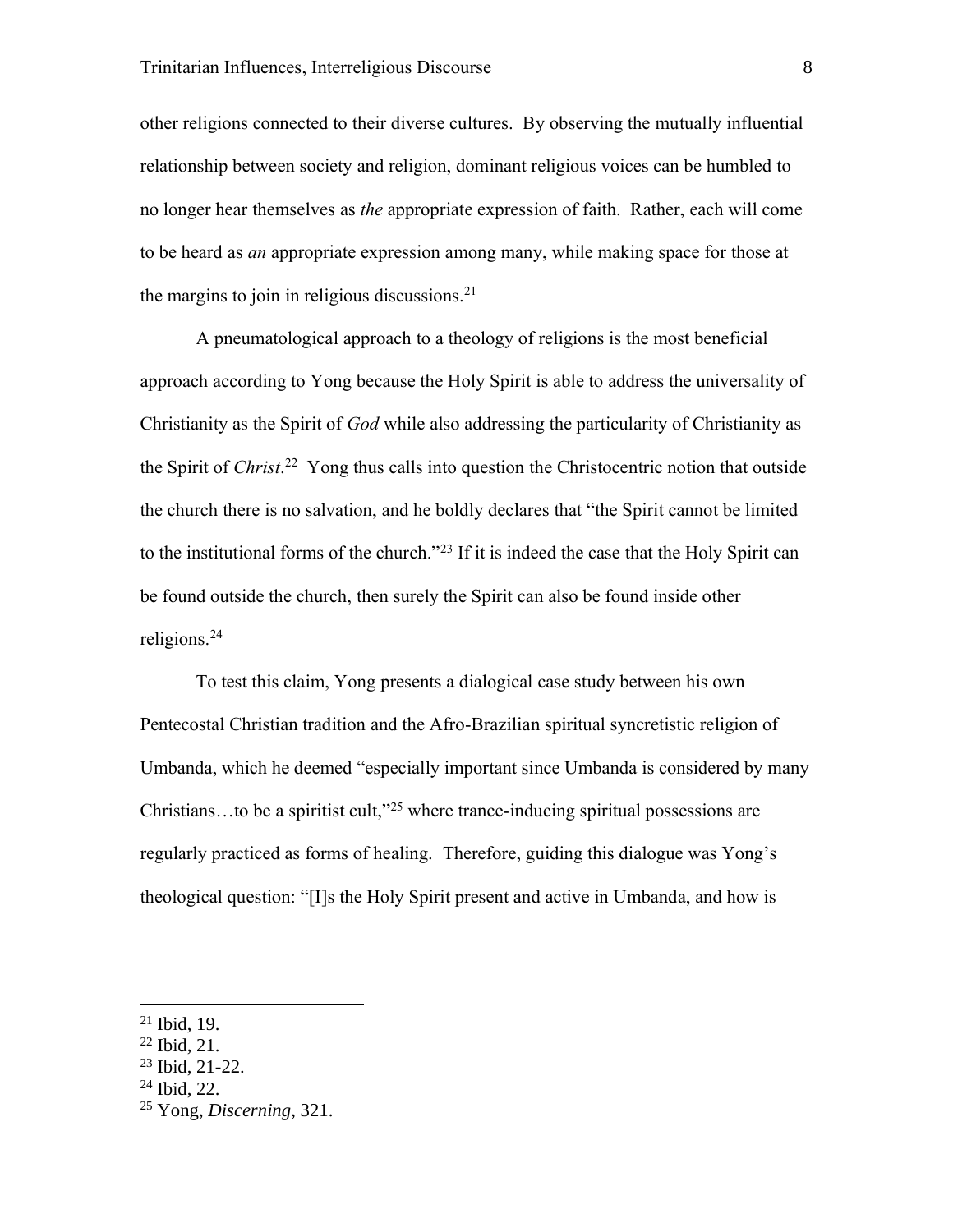such presence and activity to be discerned?"<sup>26</sup> If criteria can be established in this interreligious dialogue, then perhaps it may apply more broadly to other interreligious engagements.

For Yong, one of the critical elements in interreligious dialogue is the ability to listen to one's religious neighbor. Often, this begins with understanding their history and ritual practices. Umbanda is a relatively young religion, emerging in the 1920s from the combined political, racial, and religious tensions following the outlaw of slavery in Brazil in 1888, which produced a fusion of Catholic and African religious practices.<sup>27</sup> Their rituals include meeting throughout the week in sessions where congregants perform sacred songs to welcome deities and spirits who slowly possess mediums. The deities and spirits then provide consultations through the mediums to clients who may come to the meeting with a variety of problems, e.g., interpersonal conflicts, financial hardships, or physical ailments.<sup>28</sup> Many of these deities and spirits in the Umbanda cosmos parallel figures within Christianity, e.g., Oxala, the sky god, may resemble Jesus, or Yemanja, the sea goddess, may resemble the Virgin Mary. But Yong asserts that each spirit must be "discerned" in each particular circumstance for parallels to Christianity. "Discernment is always of concrete situations and can never be in general. What is discerned as the Holy Spirit or some other spirit in this or that particular situation today, may," according to Yong, "be decidedly reversed or no longer applicable when the situation is examined tomorrow."<sup>29</sup>

<sup>28</sup> Ibid, 336-37.

<sup>26</sup> Ibid, 339.

<sup>27</sup> Ibid, 331.

 $29$  Ibid, 359.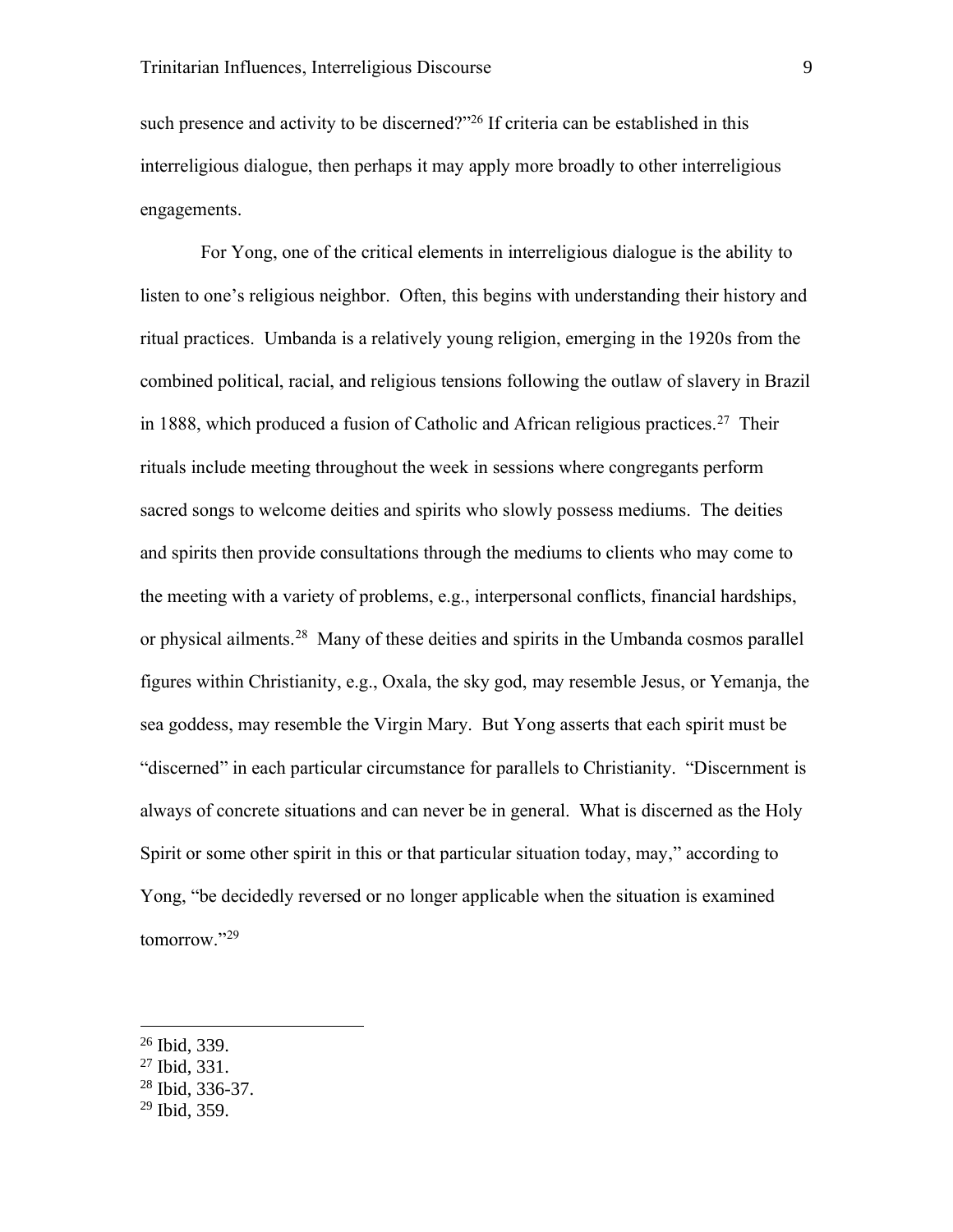Initially, Yong's determination to "discern the spirits" of other religions sounds eerily similar to the prior pitfalls of Christian exclusivism, judging the legitimacy of other religions by one's own religious standards. However, Yong is quick to warn against what he calls "theological imperialism."<sup>30</sup> Instead, Yong steers the conversation towards two points that are necessary for "equitable and viable dialogue:" (1) the exchanging of similarities and differences, which we previously discussed, and (2) the learning that occurs, not simply for one religious tradition but for both religious traditions.<sup>31</sup> Consequently, the discernment that occurs between religions is hardly a zero-sum game, as prior discussions focusing on Christian salvation had described.

In the case of the Pentecostal-Umbanda dialogue, Yong highlights at least three areas where Pentecostals can learn from practitioners of Umbanda, as well as three areas where practitioners of Umbanda can learn from Pentecostals. For Pentecostals, Yong affirms that Umbanda can teach them: (1) to respond to the transcendent through additional phenomenology, (2) to embrace the connection between community and healing, and (3) to appreciate the ambiguity between both the finite and infinite, as well as between "the divine and the demonic."<sup>32</sup> Likewise, Yong suggests that practitioners of Umbanda may also learn from Pentecostals. Such beneficial teachings may include: (1) "discerning the spirit-world both at the level of spirit possession and in the larger context of Brazilian society," (2) healing as a "socio-ethical dimension of health and wholeness," and (3) applying lessons from "spiritual warfare" to the significance of "dealing with the

- <sup>31</sup> Ibid, 359.
- <sup>32</sup> Ibid, 360.

<sup>30</sup> Ibid, 349.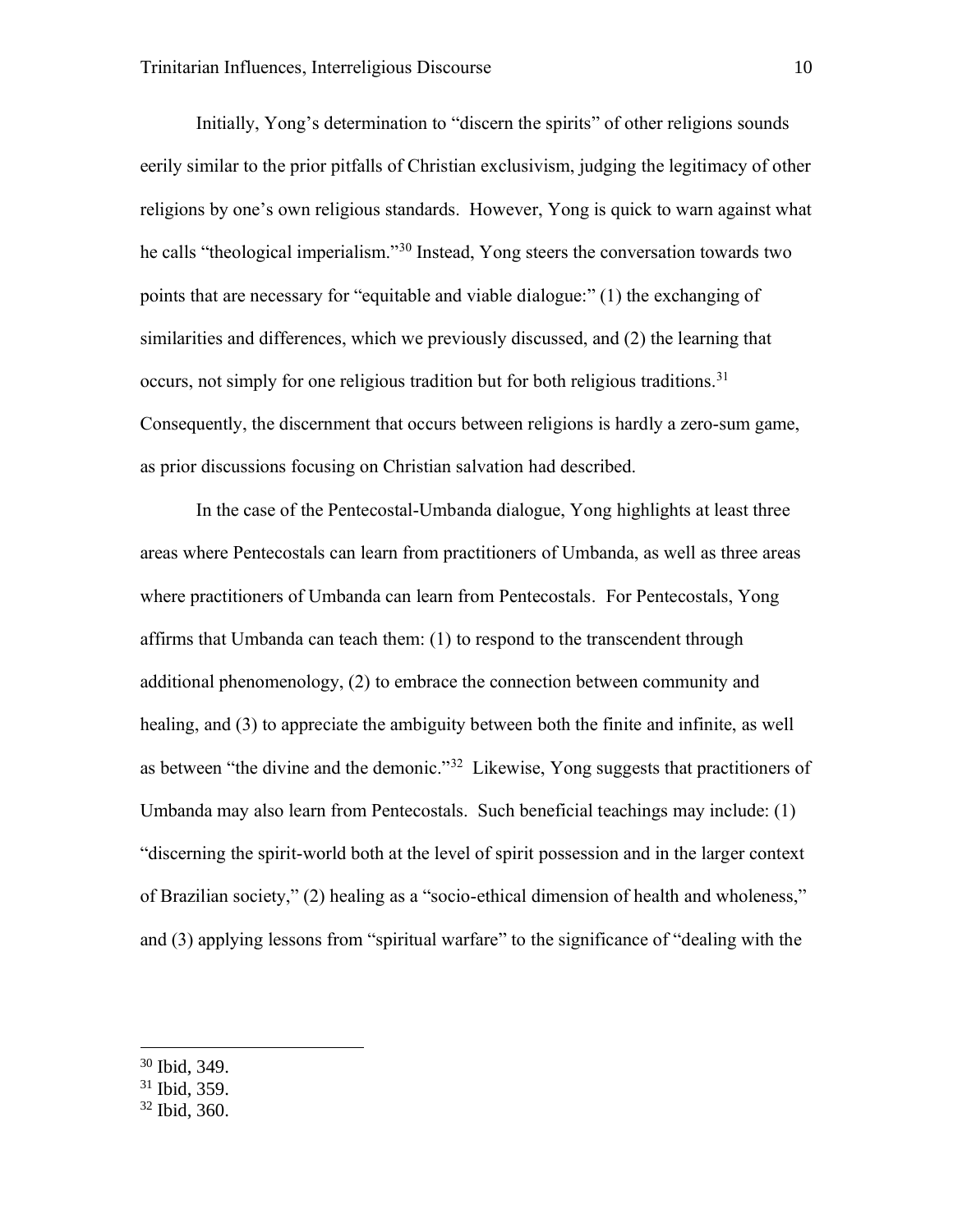Exu spirits of the world."<sup>33</sup> As a result of this dialogue, both religious groups learn in a way that enhances either their own cosmological worldview or ritual praxis through the outsider perspective provided by their dialogue partners.

Ultimately, Yong grounds his pneumatological approach in historical Trinitarian thought,  $34$  which allows him to see the Holy Spirit's presence in creation,  $35$  redemption,  $36$ and the new creation of heaven and earth.<sup>37</sup> Yong therefore affirms, "The religions of the world, like everything else that exists, are providentially sustained by the Spirit of God for divine purposes."<sup>38</sup> Christians are then called into dialogue with other religions "at an interpersonal level" where all parties can proclaim their views without severing relationships.<sup>39</sup> Dialogue allows Christianity to continue proclaiming its own message while providing a forum for discerning God's purpose through the other religious messages.

#### **Conclusion & Future Work**

Looking towards the future, an increase in interactions between diverse societies makes it necessary for Christianity to continuously reestablish relationships with the other world religions. Christian theologians must therefore respond anew to the question: If a Christian worldview is a true description of ultimate reality, how then are we to account for the diverse views of other religions?

- <sup>36</sup> Ibid, 38.
- <sup>37</sup> Ibid, 40.
- <sup>38</sup> Ibid, 44-46.

<sup>33</sup> Ibid, 385.

<sup>34</sup> Yong, *Beyond*, 42.

<sup>35</sup> Ibid, 36.

<sup>39</sup> Ibid, 52.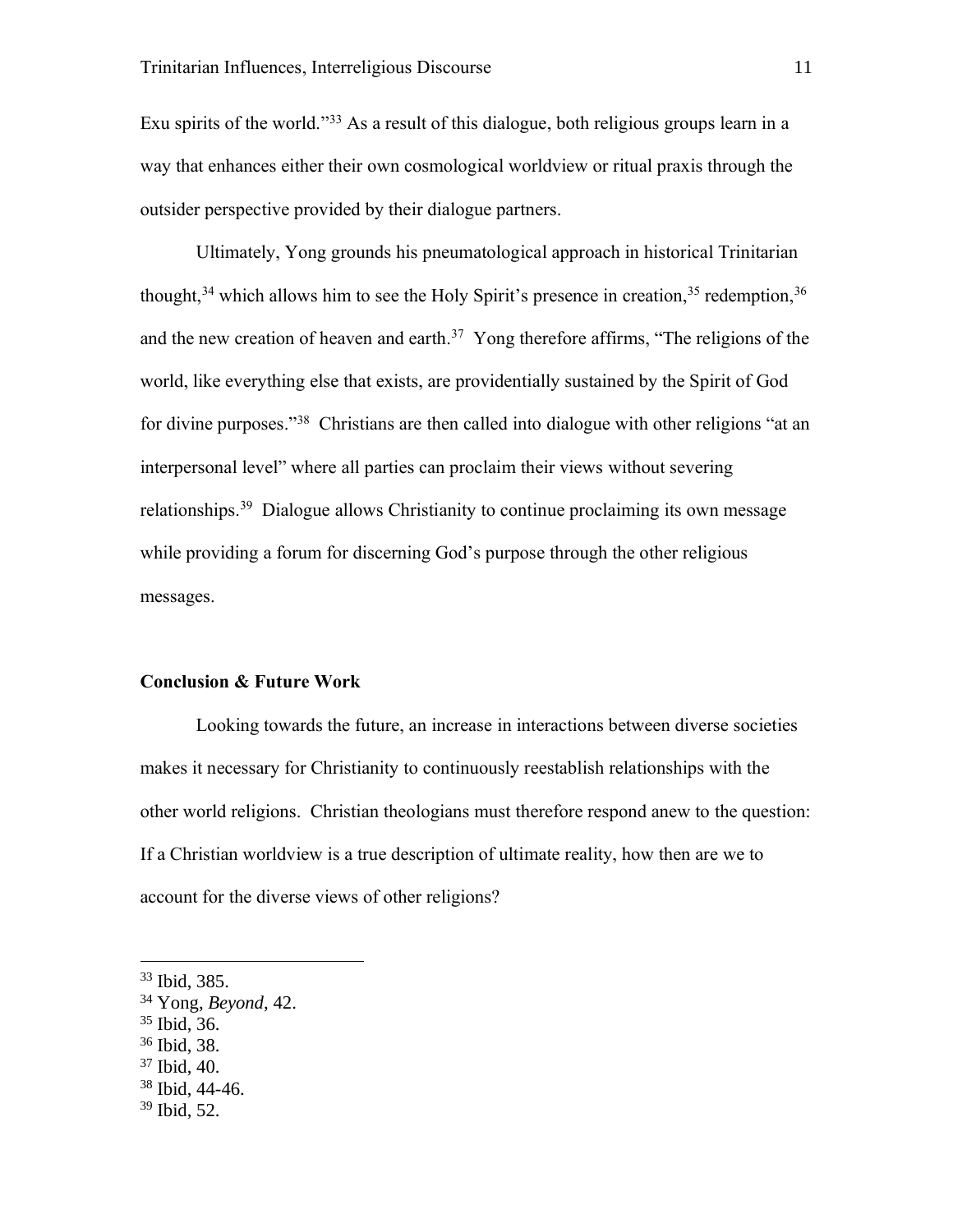While previous responses to this question, based on the First and Second Persons of the Holy Trinity, i.e., the Father-Creator God and Jesus the Son, have ineffectively focused either too much on the uniqueness of Christianity, to the exclusion of other religions, or too much on the commonality of all religions, thus depriving every religion of its distinct teachings. However, a focus on the Third Person of the Trinity, e.g., the Holy Spirit, provides a promising balance, allowing Christians to be true to their own truth claims while also respecting the differences of other religions. Nevertheless, future work is still needed in order to fairly and effectively "discern the spirits" of other religions, as Amos Yong believes a Christian theology of religions requires.

Although a pneumatological approach to a theology of religions is the most beneficial of these three approaches, incorporating both the *universality* of Christianity and the *particularity* of Christianity through the Spirit's relationship to both the Father and the Son respectively,  $40$  Yong also cautions that "because of the relationship between Spirit and Son, any Christian theology of religions that begins pneumatologically must ultimately include and confront the Christological moment," <sup>41</sup> which intrinsically leads to the soteriological categories already proven inadequate. Similarly, if the main benefit to using the pneumatological approach in interreligious dialogue is a list of learning outcomes, does this inadvertently reduce other religions to incomplete truths already found in the Christocentric approach? One significant difference through the pneumatological approach, however, is the emphasis on mutual learning. It is not only other religions that have something to learn from Christianity; rather, Christianity also has something to learn from other religions. Does this imply that Christianity must then

<sup>40</sup> Ibid, 21.

<sup>41</sup> Ibid, 103.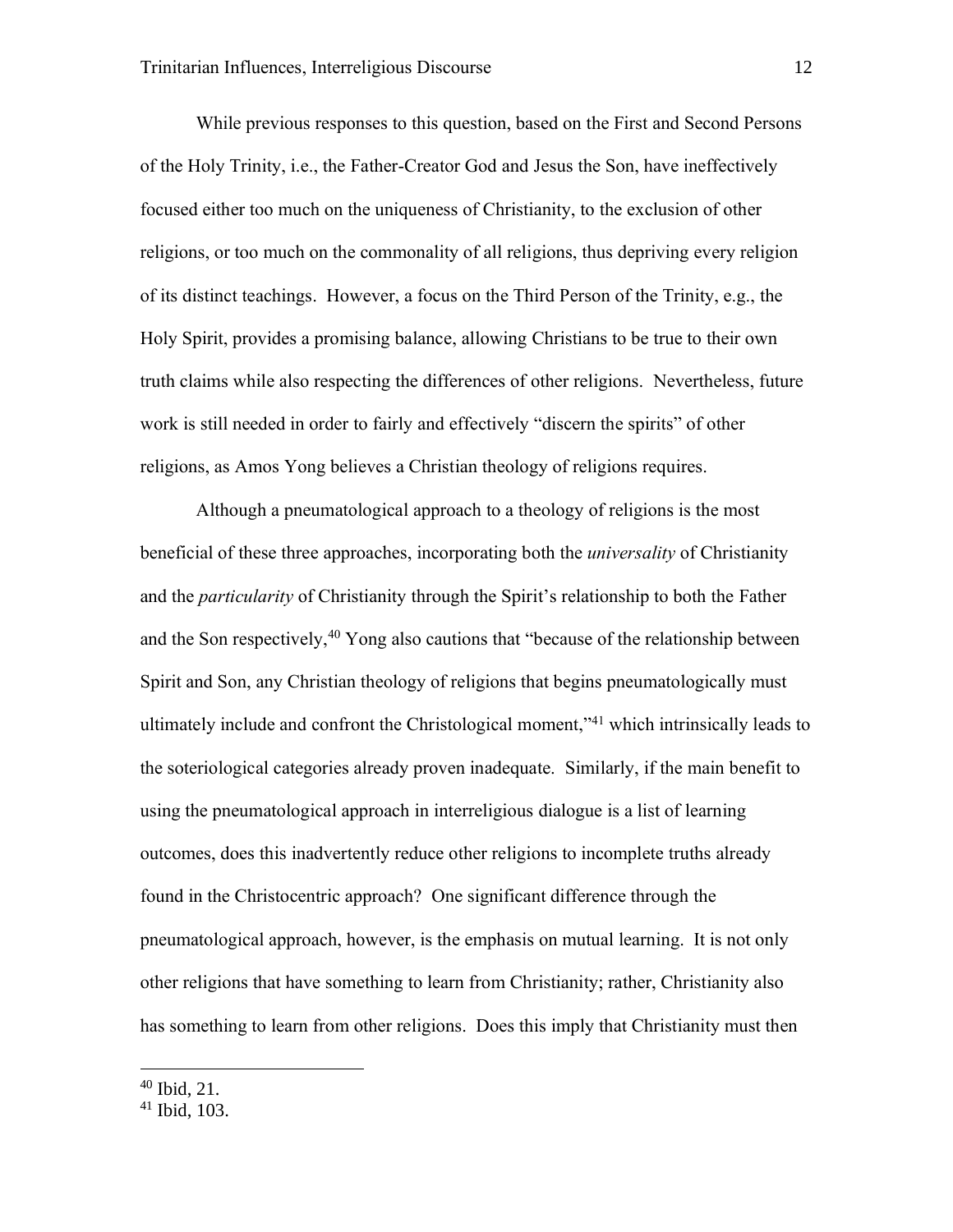also affirm its own incomplete knowledge of the cosmos? Such an implication could either be seen as appropriately humbling for Christianity or devastatingly disorienting for maintaining its sense of identity unless future theologians can address such a concern.